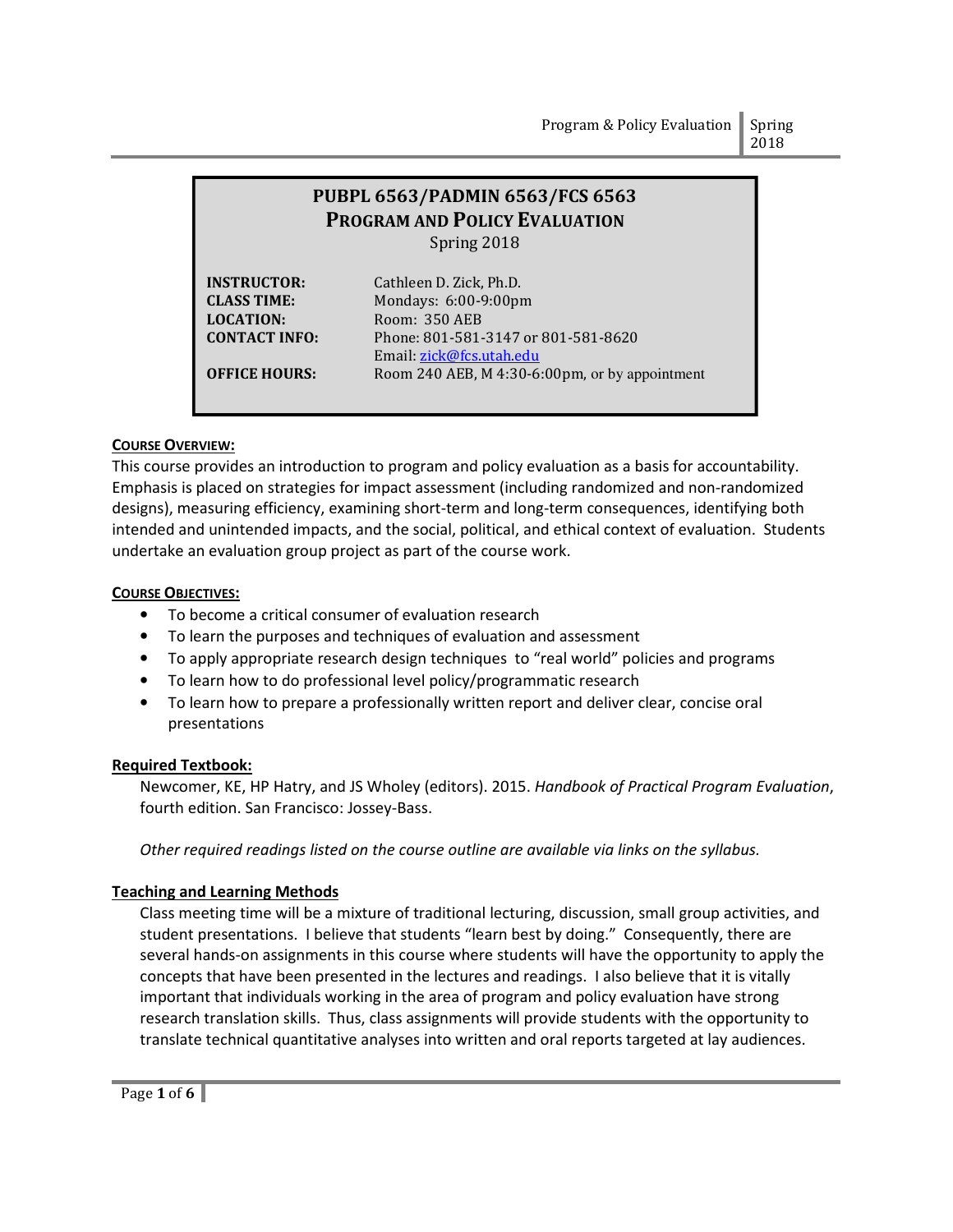#### STUDENT RESPONSIBILITIES:

- 1. Spend a *minimum* of 3 hours per credit hour in preparing for this class, including completing reading assignments, written assignments, and studying for exams. As this is a 3 credit-hour graduate course, you should plan to spend at least 9 hours per week in preparation for this course in addition to class time.
- 2. Complete required reading assignments in a timely manner.
- 3. Complete written assignments on time, or make alternate arrangements for completing assigned work with the instructor in advance of the due date. Twenty percent will be taken off for each day an assignment is late. After five days, the assignment will receive no credit. Assignments must be turned in via Canvas the day they are due one hour before class begins.
- 4. Attend class and participate in class activities and discussions.
- 5. Arrive on time for class and stay the entire class period arriving late and/or leaving early will be disruptive to group work and class discussions.
- 6. Treat one another, the instructor, campus staff, and the classroom with respect.
- 7. Seek help from the instructor (and other resources such as the Center for Disability Services or the Writing Center) whenever necessary, and before minor problems become major barriers to learning.
- 8. Refer to the syllabus and the class webpage for important information pertaining to exams, assignments, and class policies.
- 9. Be responsible for finding out what was covered in a class you missed.
- 10. Students' tests and papers will be kept for two months after the end of the semester in the instructor's office. After that time, they will be destroyed. Any student who wishes to pick up her/his exams or papers should do so before July 1, 2018.
- 11. For the full list of student rights and responsibilities at the University of Utah, see http://www.admin.utah.edu/ppmanual/8/8-10.html.

## FACULTY MEMBERS' RESPONSIBILITIES:

- 1. Being prepared for class.
- 2. Arriving on time or early for class and having all equipment set up.
- 3. Using a variety of teaching methods, including lecture, group work, discussion, etc. in an effort to create a stimulating learning environment and accommodate different learning styles.
- 4. Providing feedback on assignments in a timely manner.
- 5. Being available for individual consultation during office hours or by appointment.
- 6. Replying to email within 48 hours, not including weekends or holidays.
- 7. Following all official University of Utah policies regarding conduct within the classroom, incompletes, and accommodations. Accommodations will be considered on an individual basis and only with the required documentation. No exceptions will be made to this policy.
- 8. Complying with the final exam schedule by making the final papers/presentations (in place of exams) due during final exam week.
- 9. Not canceling classes in an emergency situation, efforts will be made to inform students.
- 10. Treating students equitably and with respect. This includes enforcing responsible classroom behavior on the part of students. For the full list of faculty responsibilities at the University of Utah, see http://www.admin.utah.edu/ppmanual/8/8-12-4.html.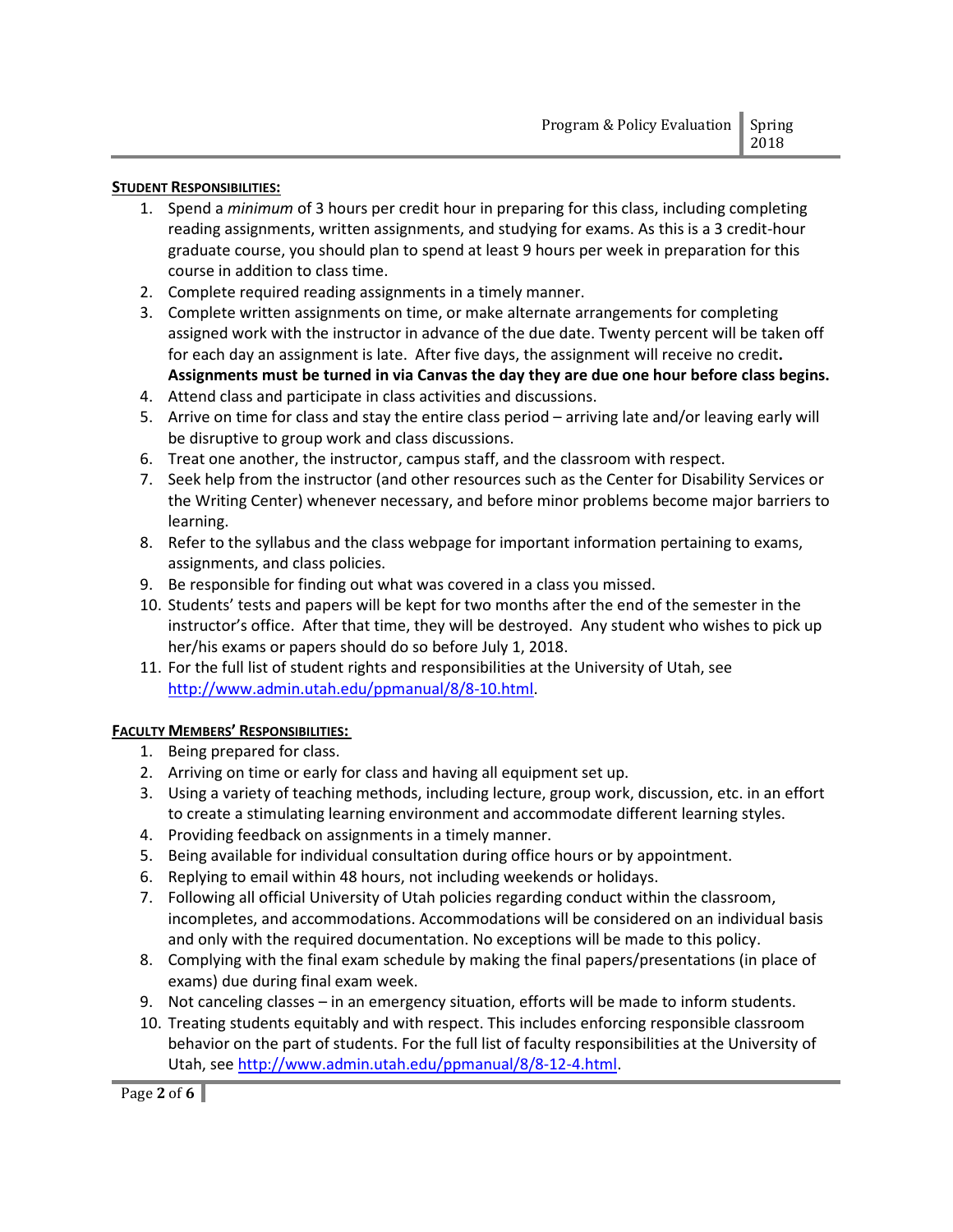## ADA POLICY:

The University of Utah seeks to provide equal access to its programs, services and activities for people with disabilities. If you will need accommodations in the class, reasonable prior notice needs to be given to the Center for Disability Services, 162 Olpin Union Building, 581-5020 (V/TDD). CDS will work with you and the instructor to arrange accommodations. All information in this course can be made available in alternative format with prior notification to the Center for Disability Services. (www.hr.utah.edu/oeo/ada/guide/faculty/)

## Accommodation Policy:

Some of the readings, lectures, films, or presentations in this course may include material that may conflict with the core beliefs of some students. Please review the syllabus carefully to see if the course is one that you are committed to taking. If you have a concern, please discuss it with the instructor at your earliest convenience. For more information, please consult the University of Utah's Accommodations Policy, which appears at: www.admin.utah.edu/facdev/accommodations-policy.pdf

## Wellness:

Personal concerns such as stress, anxiety, relationship difficulties, depression, cross-cultural differences, etc., can interfere with a student's ability to succeed and thrive at the University of Utah. For helpful resources contact the Center for Student Wellness - www.wellness.utah.edu; 801-581-7776.

#### **STUDENT ASSIGNMENTS:**

(1) Needs Assessment, Logic Model, or Data Source Critique Presentation: (15% of class grade)

On the first day of class, students will sign up to do a 15-minute presentation on an example of one of the following key components of evaluation research: (a) a needs assessment, (b) a logic model, or (c) an evaluation data source. Each student will select an application of the tool and develop a critique. The critique should begin with a description of the application and then turn to a discussion of both the positive and negative attributes of the application. Each student will develop a Powerpoint or Prezi slide show that describes the application and highlights the salient critique points. The slide show will be turned in via Canvas by 5pm on the date of the student's class presentation. Student presentations will be done on the following class dates: January 29<sup>th</sup>, February 5<sup>th</sup>, and March 5<sup>th</sup>.

(2) Evaluation Reading Critiques (2@10% each)

In addition to assigned textbook readings, there are a number of required applied readings on the syllabus. To encourage critical examination of actual evaluation studies, students will select two of the applied readings from the "checkmark list" and write 2-3 page (typed, double-spaced) critiques. A critique should begin with a brief (i.e., 1-2 paragraph) description of the purpose of the study and the methods used. The remainder of the paper should focus on identifying the positive and negative attributes of the study using an evaluation lens. References to all published materials should be cited in the text and a bibliography should be included at the end of each critique. Critiques should be turned in via Canvas no later than 5pm on the day the applied reading is to be discussed in class.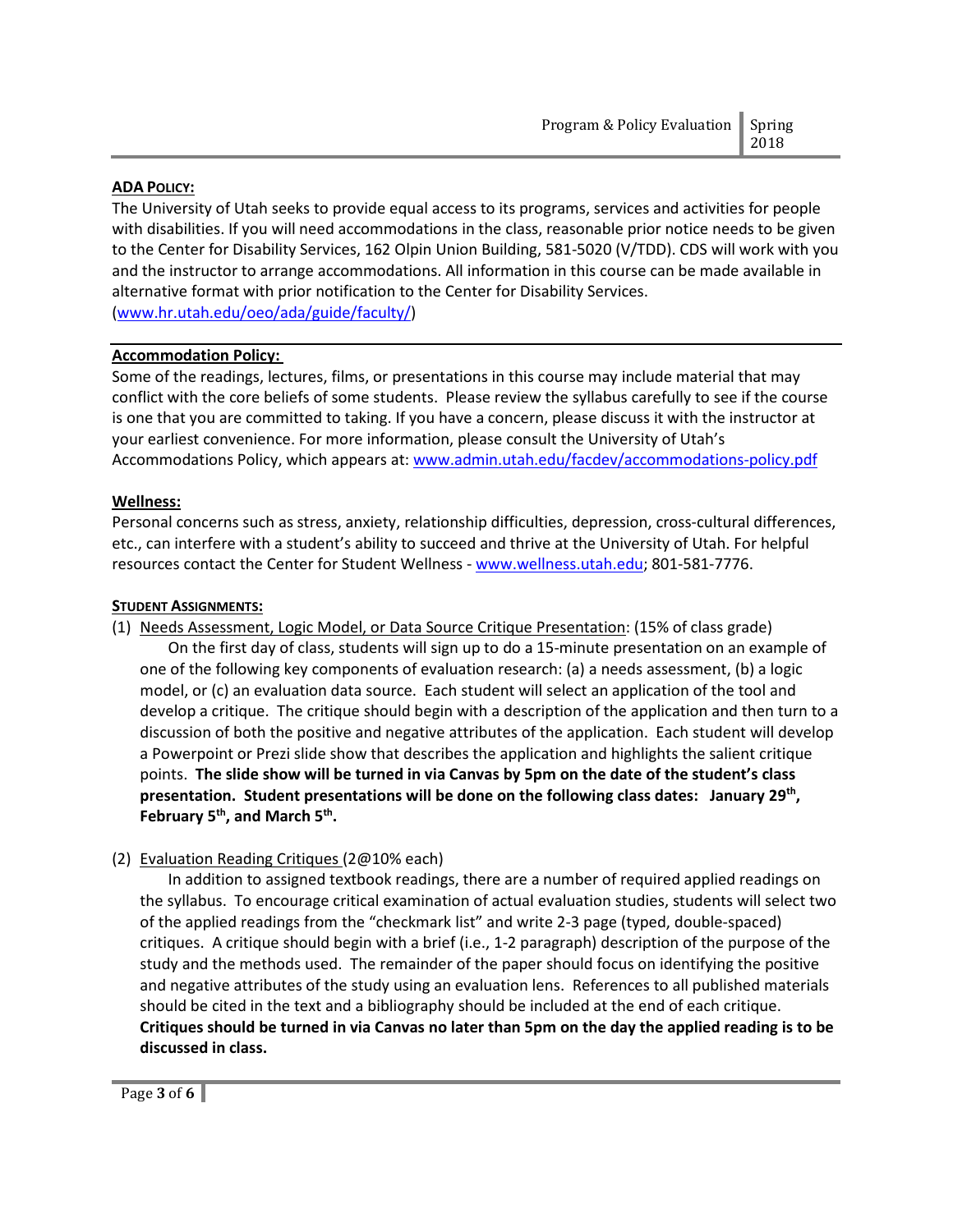#### (3) Exam (35%)

There will be one in-class exam on April 2<sup>nd</sup>. The exam will be part essay and part short answer. Example questions will be given in a review sheet posted on the class website a week before the exam.

### (4) Community Stakeholder Evaluation Project: (30% of class grade)

 Students will participate in one of four evaluation projects. (Descriptions of each evaluation project will be handed out before the first day of class and sign-ups will occur that night.) These evaluation projects will involve working with real-world clients (i.e., stakeholders) to undertake a piece of policy/program evaluation research. Projects will be done in teams of 5-6 students. The end products will be: (a) an oral report, and (b) a written report. Both will be delivered to the client(s).

 Student teams will set up initial meetings with the client(s) that the instructor will attend. The purpose of this first meeting will be to clarify the evaluation question(s) and agree upon the approaches and data that will be used to answer the questions. A time line for completing the project along with a date/time for the final presentation (done sometime between April 30 and May 2) will also be agreed upon at that meeting. Students may schedule subsequent meetings with various stakeholders as needed. There will periodically be some time in class for students to meet in their groups. However, students are also encouraged to set up regular group meeting times outside of class.

 Student groups will be responsible for dividing up the tasks and insuring that each project moves forward at an appropriate pace. Each student group will also be required to submit two progress reports to the instructor. The first is due Feb. 26<sup>th</sup> and the second is due Mar. 26<sup>th</sup>. Both reports should be submitted online. These reports should be 1-2 pages long, typed, double-spaced and should provide the reader with information about project accomplishments to date, current challenges, and an updated time line for completion of specific tasks. On April 9<sup>th</sup>, student groups will turn in a draft written report to the instructor via Canvas by the beginning of class that day. On April 16<sup>th</sup> student groups will do a draft presentation of the evaluation results for the class. Student groups will revise both the written report and the oral presentation in light of feedback. Final reports and presentations to clients will be made April 19-24.

#### CLASS WEBPAGE:

The class webpage can be found on Canvas (linked to "my classes" on the university home page through the CIS). The class webpage will be used to post syllabi and important announcements.

| Needs Assessment, Logic Model, or Data Source Critique Presentation | 15%  |
|---------------------------------------------------------------------|------|
| Evaluation Reading Critiques (2 @ 10%)                              | 20%  |
| Exam                                                                | 35%  |
| <b>Community Partner Evaluation Project:</b>                        |      |
| Progress Reports (2@2% each)                                        | 4%   |
| First draft written report                                          | 5%   |
| First draft oral presentation                                       | 5%   |
| Final written report and oral presentation                          | 16%  |
| <b>TOTAL GRADE:</b>                                                 | 100% |

#### GRADING: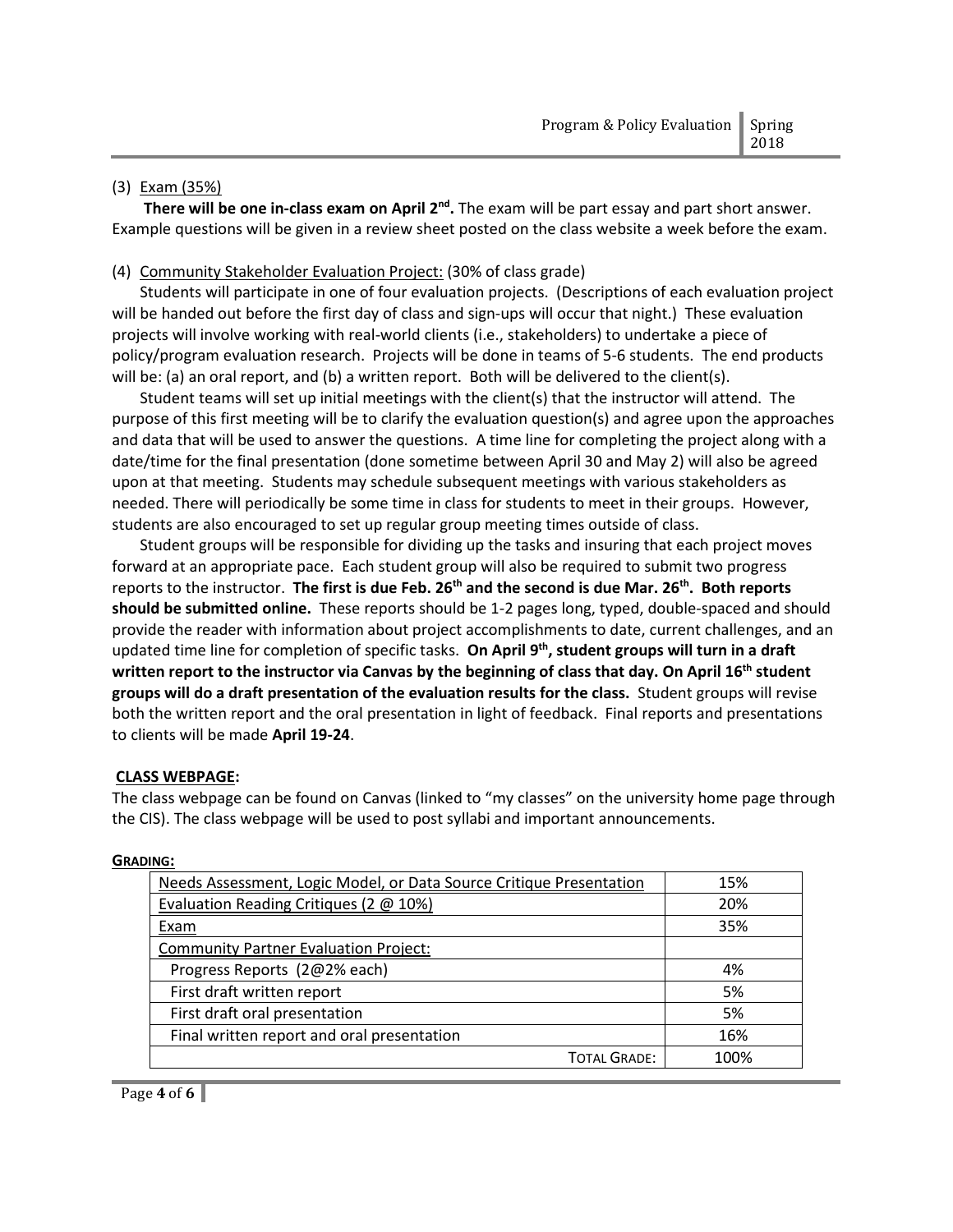| Program & Policy Evaluation   Spring |      |
|--------------------------------------|------|
|                                      | 2018 |

| <b>TENTATIVE COURSE SCHEDULE:</b> |                                                                                                  |  |
|-----------------------------------|--------------------------------------------------------------------------------------------------|--|
|                                   | <b>Overview of Policy / Program Evaluation</b>                                                   |  |
| January 8                         | How Much Does Public Policy Research Really Matter? Who conducts public policy                   |  |
|                                   | research?/ Groups Organized & Community Stakeholder Group Project Meeting Time                   |  |
|                                   | Readings: None                                                                                   |  |
| January 15                        | MLK Day - No Class                                                                               |  |
| <b>January 22</b>                 | <b>Needs Assessments and Program &amp; Policy Theory/Processes</b>                               |  |
|                                   | Readings:                                                                                        |  |
|                                   | Newcomer, Hatry, and Wholey, Chapters 1, 3, and 5                                                |  |
|                                   | Utah's Sixth Annual Report on Intergenerational Poverty, Welfare Dependency and                  |  |
|                                   | the Use of Public Assistance, 2017.                                                              |  |
|                                   | Process Evaluation. Community Interventions for Health. Oxford Health Alliance                   |  |
|                                   | Programme (web page).                                                                            |  |
| January 29                        | <b>Student Needs Assessment Presentations</b>                                                    |  |
| <b>February 5</b>                 | <b>Student Logic Model Presentations</b>                                                         |  |
| <b>February 12</b>                | Designing Quantitative Evaluation Studies - Randomized Field Experiments                         |  |
|                                   | Readings:                                                                                        |  |
|                                   | Newcomer, Hatry, and Wholey, Chapters 6 and 7.                                                   |  |
|                                   | Bertrand, M and S Mullainathan. 2004. Are Emily and Greg more employable than                    |  |
|                                   | Lakisha and Jamal? A field experiment on labor market discrimination. American                   |  |
|                                   | Economic Review 94(4): 991-1013.                                                                 |  |
|                                   | Costa, DL and ME Kahn. 2013. Energy conservation "nudges" and environmentalist                   |  |
|                                   | ideology: Evidence from a randomized residential field experiment. Journal of the                |  |
|                                   | <b>European Economics Association 11: 680-702.</b>                                               |  |
| February 19                       | Presidents' Day - No Class                                                                       |  |
| <b>February 26</b>                | Designing Quantitative Evaluation Studies - Quasi-Experiments & Non-Experimental                 |  |
|                                   | <b>Evals</b>                                                                                     |  |
|                                   | Progress Report #1 due at the beginning of class.                                                |  |
|                                   | Readings:                                                                                        |  |
|                                   | Newcomer, Hatry, and Wholey, Chapters 6 and 7.                                                   |  |
|                                   | Diener, ML, CD Zick, S McVicar, J Boettger, A Park. Outcomes from a hearing-<br>✓                |  |
|                                   | targeted cytomegalovirus screening program. 2017. Pediatrics 139(2).                             |  |
|                                   | Mader, EM and CD Zick. 2014. Active transportation: Do current traffic safety<br>✓               |  |
|                                   | policies protect non-motorists? Accident Analysis & Prevention 67:7-13.                          |  |
|                                   | Houston, DJ and LE Richardson. 2006. Reducing traffic fatalities in the American<br>$\checkmark$ |  |
|                                   | states by upgrading seat belt use laws to primary enforcement. Journal of Policy                 |  |
|                                   | Analysis and Management 25(3):645-659.                                                           |  |
| March 5                           | <b>Student Data Source Presentations</b>                                                         |  |
|                                   | Readings:                                                                                        |  |
|                                   | Newcomer, Hatry, and Wholey, Chapter 13-20. (Resources)                                          |  |
| March 12                          | Program Effects & Meta Analyses / Community Stakeholder Project Meeting Time                     |  |

Page 5 of 6